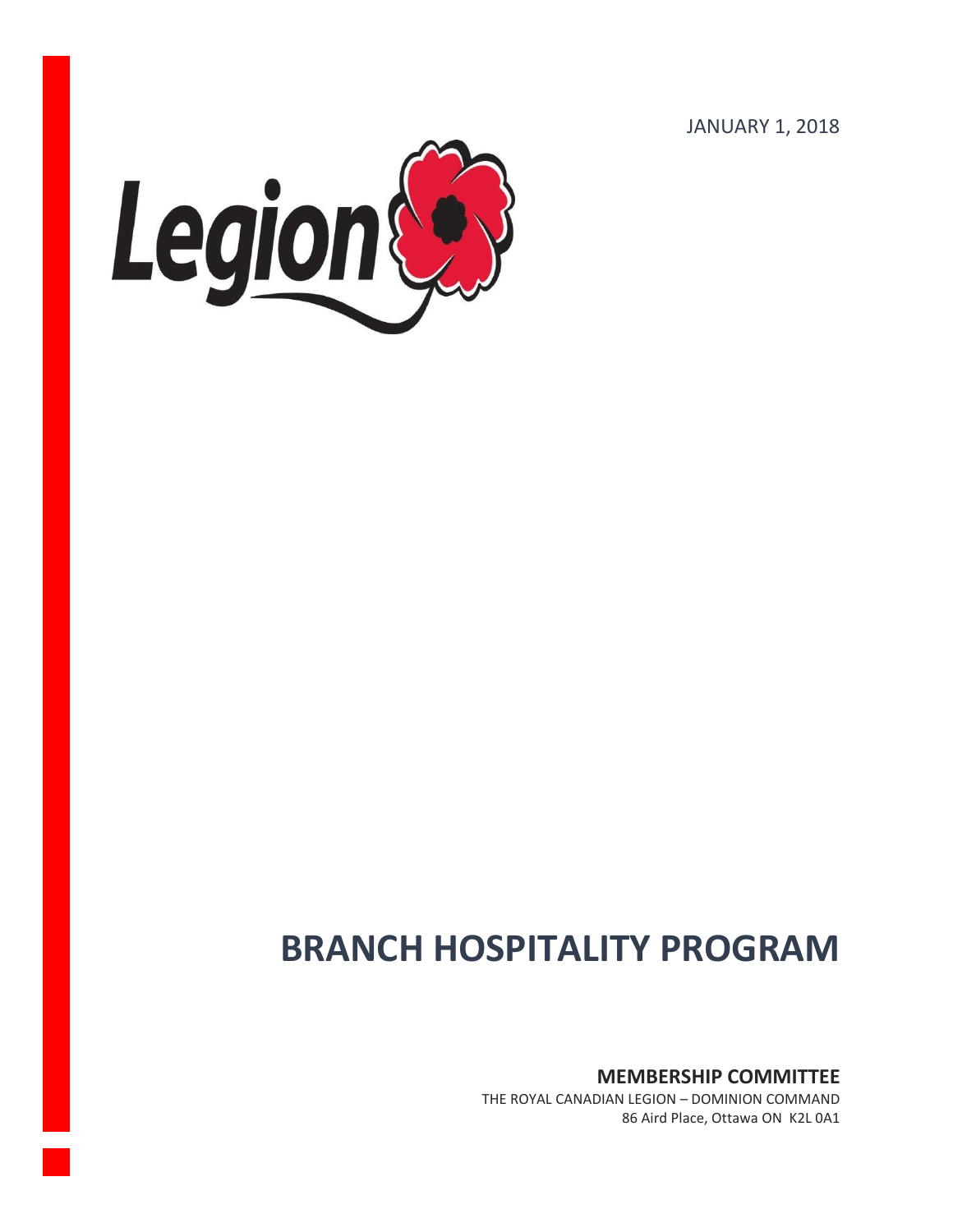

# **Introduction**

During the Spring of 2017 the Membership Committee commissioned an outside marketing research firm to conduct a survey of members who had not renewed their membership over the previous two years. The survey was comprised of a variety of questions generating numerous responses but one of the major reasons for nonrenewal was:

#### *25% of non-renewing members found the branch experience unhospitable.*

If the Royal Canadian Legion is serious about addressing declining membership then we must collectively ensure our local Branches are welcoming facilities to both new and existing members.

To assist, The Membership Committee has developed the following suggestions focusing on our Legion core values, key principles of hospitality, customer follow up and some helpful tips on building a great space, all with a goal of providing a more welcoming Legion environment for all.

## **Core Values**

The following are the founding principles of The Royal Canadian Legion and represent the foundation for our hospitality program.

#### **Our mission**

Our mission is to serve Veterans, including serving military and RCMP members and their families, to promote Remembrance, and to serve our communities and our country.

#### **The Legion serves all Veterans**

The Royal Canadian Legion was founded by Veterans and for Veterans. We advocate for the care and benefits for all who served Canada, regardless of when or where they served. The Legion also provides representation and assistance to Veterans, including currently serving Canadian Armed Forces and RCMP, and their families, and access to our services is available to them at no cost, whether or not they are Legion members. [The Legion helps thousands of Veterans each year](http://legion.ca/support-for-veterans) and makes significant positive changes in their lives.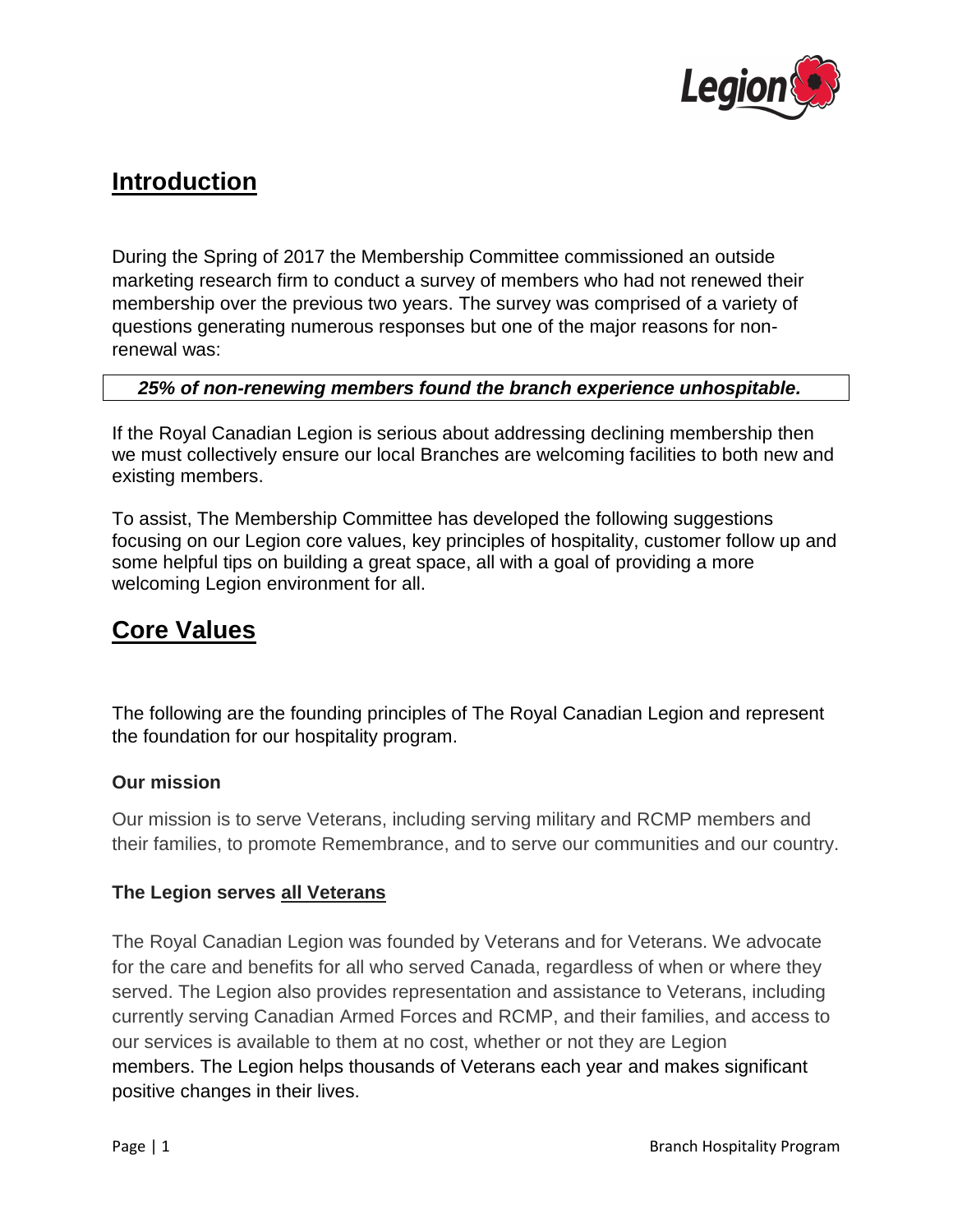

The Legion exists so that Canada never forgets. The Legion understands the importance of honouring past sacrifices and acknowledging the courage of those who served and still serve today. Through [Remembrance Day ceremonies,](http://legion.ca/remembrance/remembrance-day) the [Poppy](http://legion.ca/remembrance/the-poppy)  [campaign,](http://legion.ca/remembrance/the-poppy) [commemorative activities,](http://legion.ca/remembrance/promoting-remembrance) [youth education programs](http://legion.ca/communities-youth/youth-education) and more, the Legion helps Canadians to honour and remember.

#### **The Legion serves our communities and our country**

Legion Branches are the cornerstone of communities across Canada, and provide one of the largest volunteer bases in the country. With more than 1,400 Branches from coast to coast-to-coast, our members provide local services and supports to build a stronger Canada. Whether helping local Veterans, supporting seniors, providing youth sports programs, raising funds, volunteering to help those in need, or simply offering a place to gather for fun and celebration, Legionnaires [provide essential services in their](http://legion.ca/communities-youth)  [communities.](http://legion.ca/communities-youth)

**Note:** We need to remember and recognize these core values cannot be achieved without active participation from thousands of Legion volunteers who subscribe to these founding principles.

# **Key Principles of Hospitality - S.E.R.V.I.C.E.**

The word SERVICE represents the following 7 key guiding principles in creating a more welcoming and hospitable Legion environment:

- **S** Smile
- **E**  Enquire
- **R** Remember
- **V** Very nice to see you
- **I**  Introduce
- **C**  Connect
- **E** Entice to join/return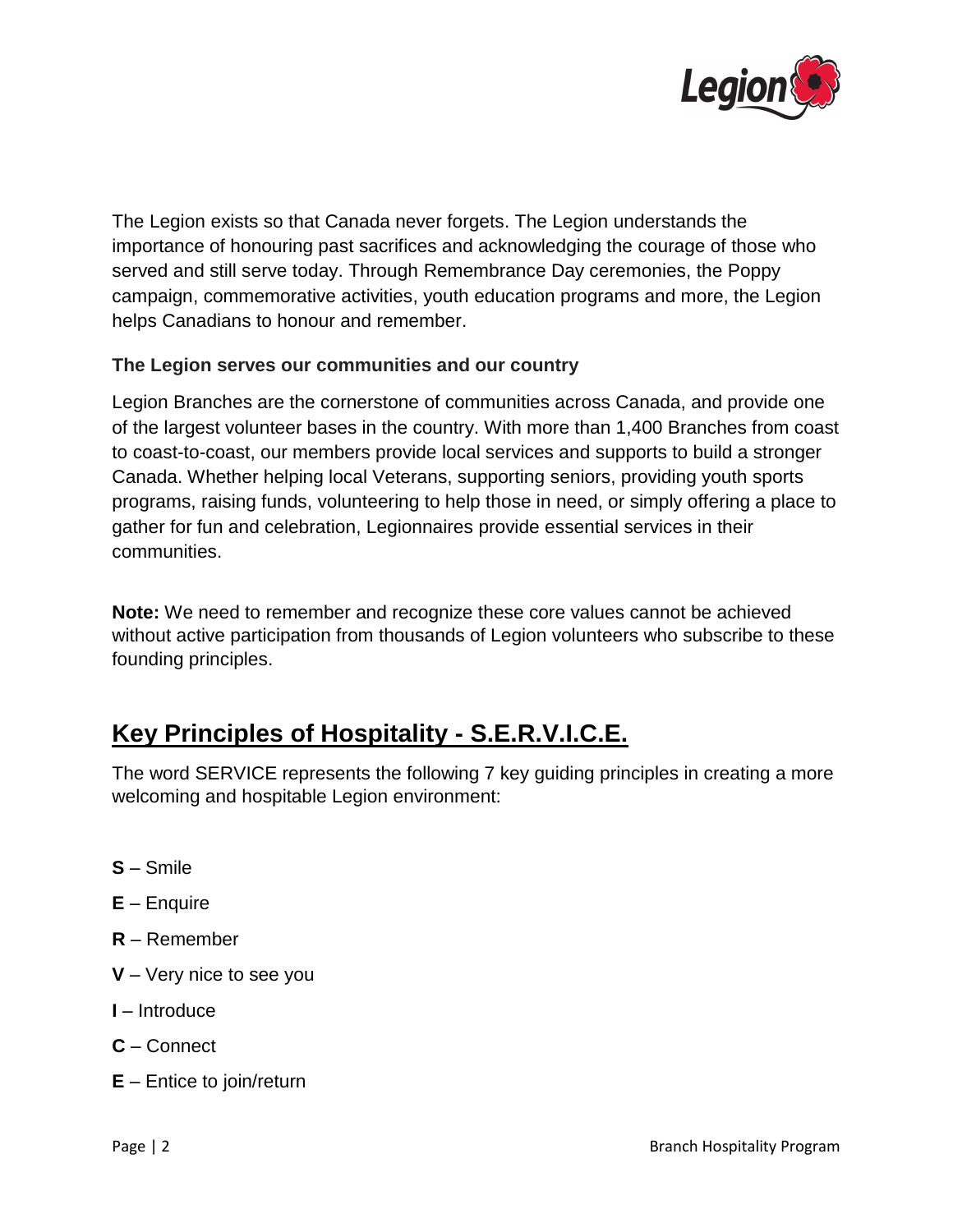

### **S.E.R.V.I.C.E**

**S**MILE – Each person (member or visitor) who enters your local branch should be greeted with a smile. Ensure the local branch key personnel are aware of the importance of greeting all with a smile. A smile provides a degree of comfort for anyone entering your branch. Always attempt to reach out to the guest before they reach out to you.

**E**NQUIRE – Attempt to take time to enquire about all present in your branch. Get their name. How have you been? What are your plans for this weekend? Engaging your membership base automatically creates a more welcoming environment by creating a personal connection.

**R**EMEMBER – Not only is this one of our core Legion values but it also important to remember your members and follow up on any previous conversations you have had. Did your plans for the weekend work out? Did you speak with your wife about attending our Friday night dinner? Remember important dates. Reach out on special birthdays or anniversaries to show recognition of these accomplishments. Again, a key component of creating a personal connection.

**V**ERY NICE TO SEE YOU – This statement goes hand in hand with a smile to create a more welcoming environment. When followed up with remembering a previous encounter it further demonstrates a welcoming environment. Treat everyone with the same level of engagement and courtesy.

**I**NTRODUCE - Make an effort to introduce your members to other people in your branch. The more people one has met the more comfortable they will be on returning, as they will feel part of a larger organization.

**C**ONNECT– Aside from the initial conversations it is important that your branch stays connected to your members when they are not at your establishment. This can be accomplished by having a branch website promoting upcoming events and a regular email newsletter, which are highly cost efficient and proactively keep your members updated on upcoming events.

**E**NTICE TO JOIN – The chances of attracting new members to join are greatly enhanced once all of the above have been accomplished. If you have created a welcoming environment, your chances will be much higher of signing up new members and retaining current members. Do not be afraid to ask members to join, as it is through our members that we are able to achieve our core values as an organization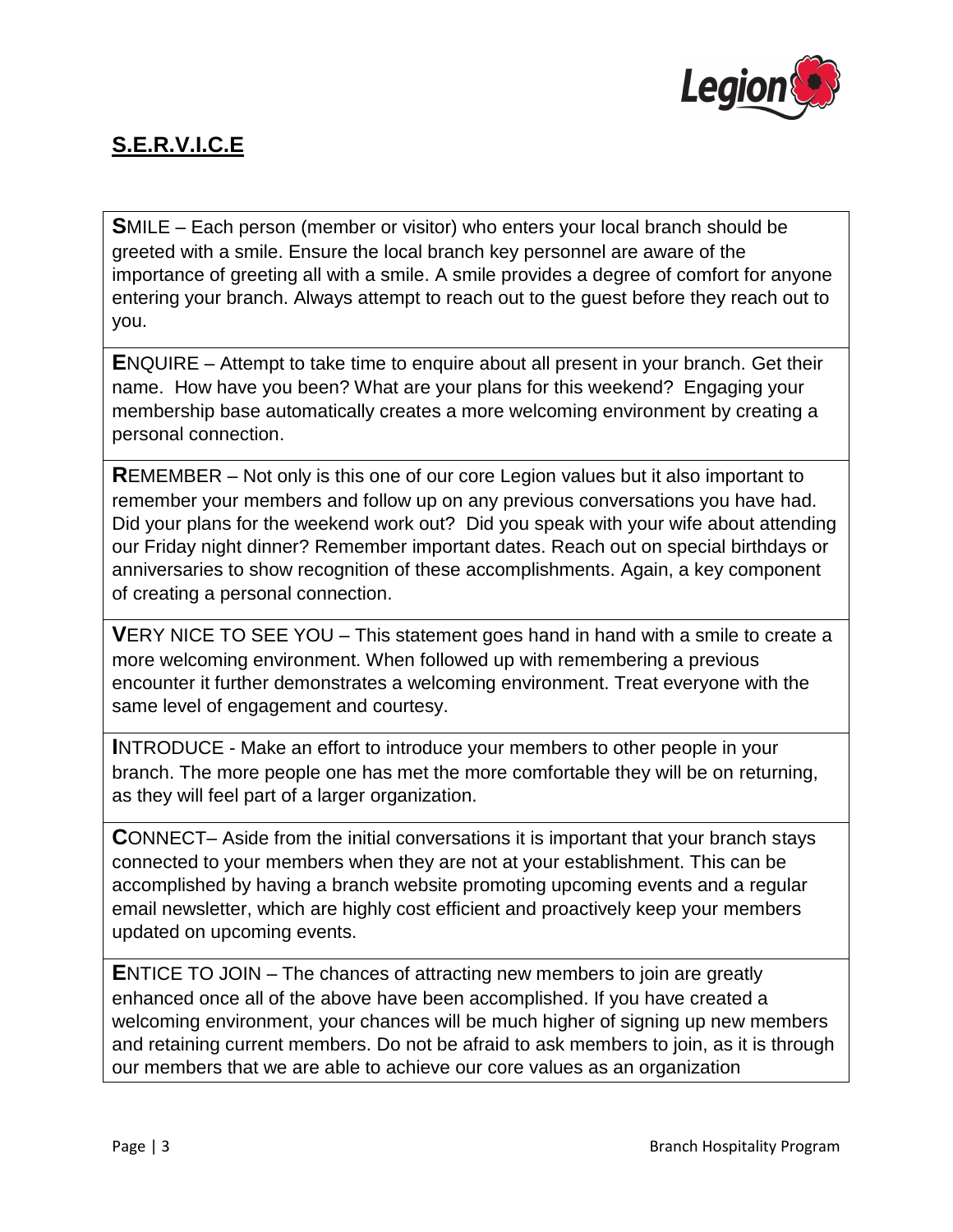

### **Feedback**.

Soliciting regular feedback is a suggestion for following up on the overall success of your Branch hospitality program. This feedback will provide an accurate and ongoing understanding of your members' needs and expectations.

- 1) A Suggestion Box is a great way of soliciting feedback. Your branch can create a quick 3 – 5 question survey soliciting feedback on issues important to you. Ensure you leave space for the members' suggestions.
- 2) Collecting Insights from team members who provide direct services. Encourage your staff to ask questions of members and relay the insights they gather back to your leadership team.

These two suggestions help build a bond with your members and staff while stressing the importance of staying responsive to your members needs.

Ensure you follow up personally with a member who has made a suggestion. This will further demonstrate that every opinion matters and is reviewed/considered which is a part of improving the member experience.

### **Helpful tips on building a great space on a limited budget**

We never get a second chance to make a first impression. This statement is key when new visitors first enter your branch. If their first impression is good then you have a better chance of having them return. Here are some helpful tips on improving your space on a limited budget:

- 1. Declutter take a close look at your facility. Do you need all that stuff you have got laying around? Decluttering will make the space feel cleaner, more professional and calmer to your members.
- 2. Rearrange the furniture a fresh arrangement can improve a space. If you rearrange with a focus on creating better spaces for convening, conversations and easy flow of traffic you will improve the member experience.
- 3. Improve the lighting changes in a few light fixtures can provide a new tone to key spaces. Using lamps instead of overhead lights is a low cost way to increase the feeling of warmth while creating a more welcoming space.